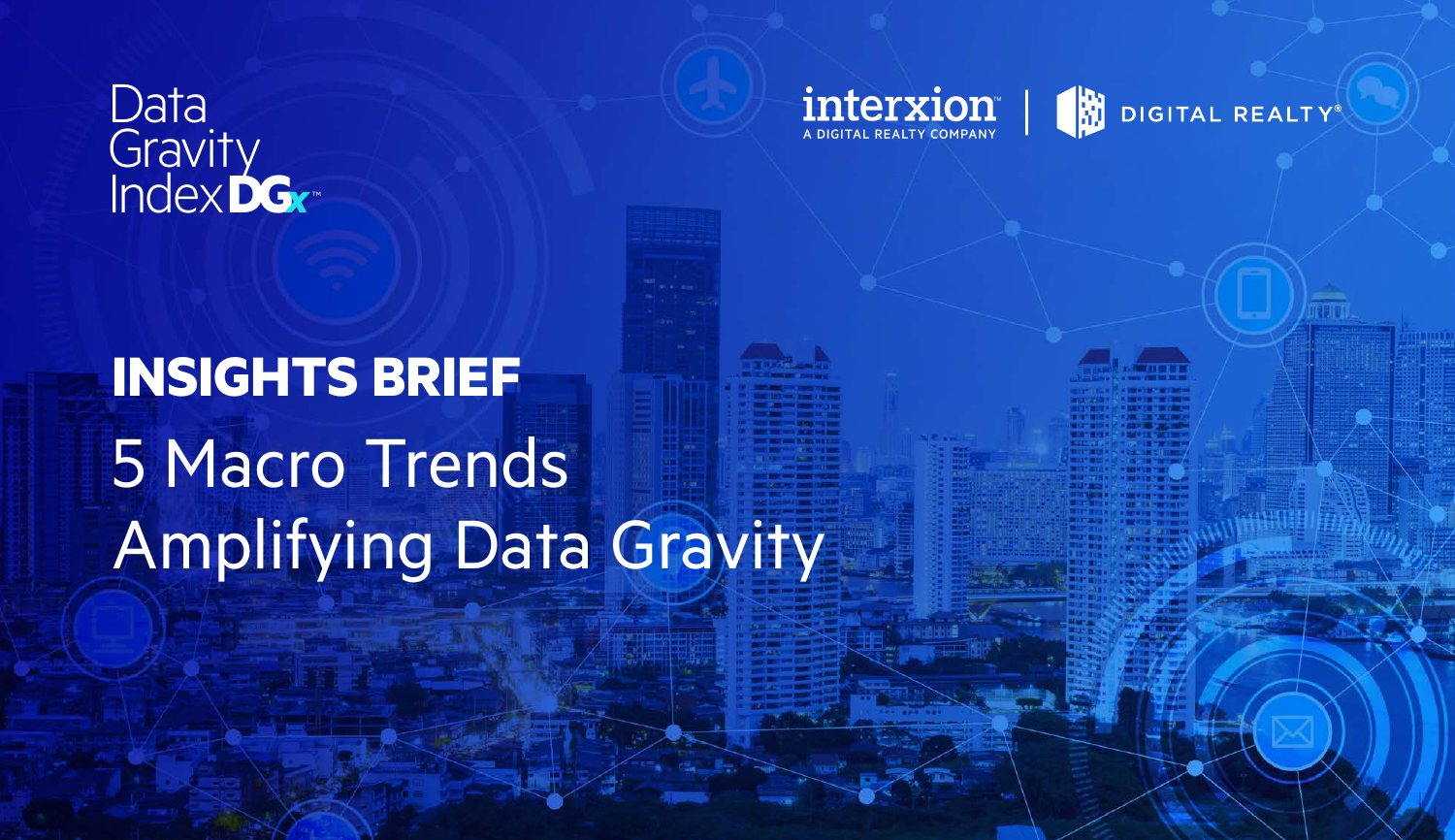### **THE EXPLOSION IN ENTERPRISE DATA GROWTH**

A recent study conducted by IDG reveals that data volumes are growing at an average of 63% per month.<sup>1</sup> It's estimated that by 2025, over 463 exabytes of data will be created every day.2

This continuous cycle amplifies the attraction of data and applications through an emerging megatrend known as Data Gravity. As more applications create more data, and more data needs to be exchanged with more applications, the gravitational effect of that data is increasing in volume, velocity and scale. The Data Gravity Index™ identified five macro trends amplifying Data Gravity's impact on enterprises and service providers.

#### 5 Macro Trends Amplifying Data Gravity

- 1. **Enterprise Data Stewardship**
- 2. **Mergers and Acquisitions**
- 3. **Digitally-Enabled Interactions**
- 4. **Data Localization**
- 5. **The Cyber-Physical**

The implications of these trends generate significant risks to traditional IT infrastructures.



Current backhaul architectures need to be inverted to a data-centric architecture that is deployed at points of presence in neutral, multi-tenant datacenters to integrate private and public data sources. Addressing Data Gravity requires a connected community approach between enterprises, connectivity, cloud and content providers.

#### In this Insights Brief, we'll explain more about the macro trends that are amplifying Data Gravity.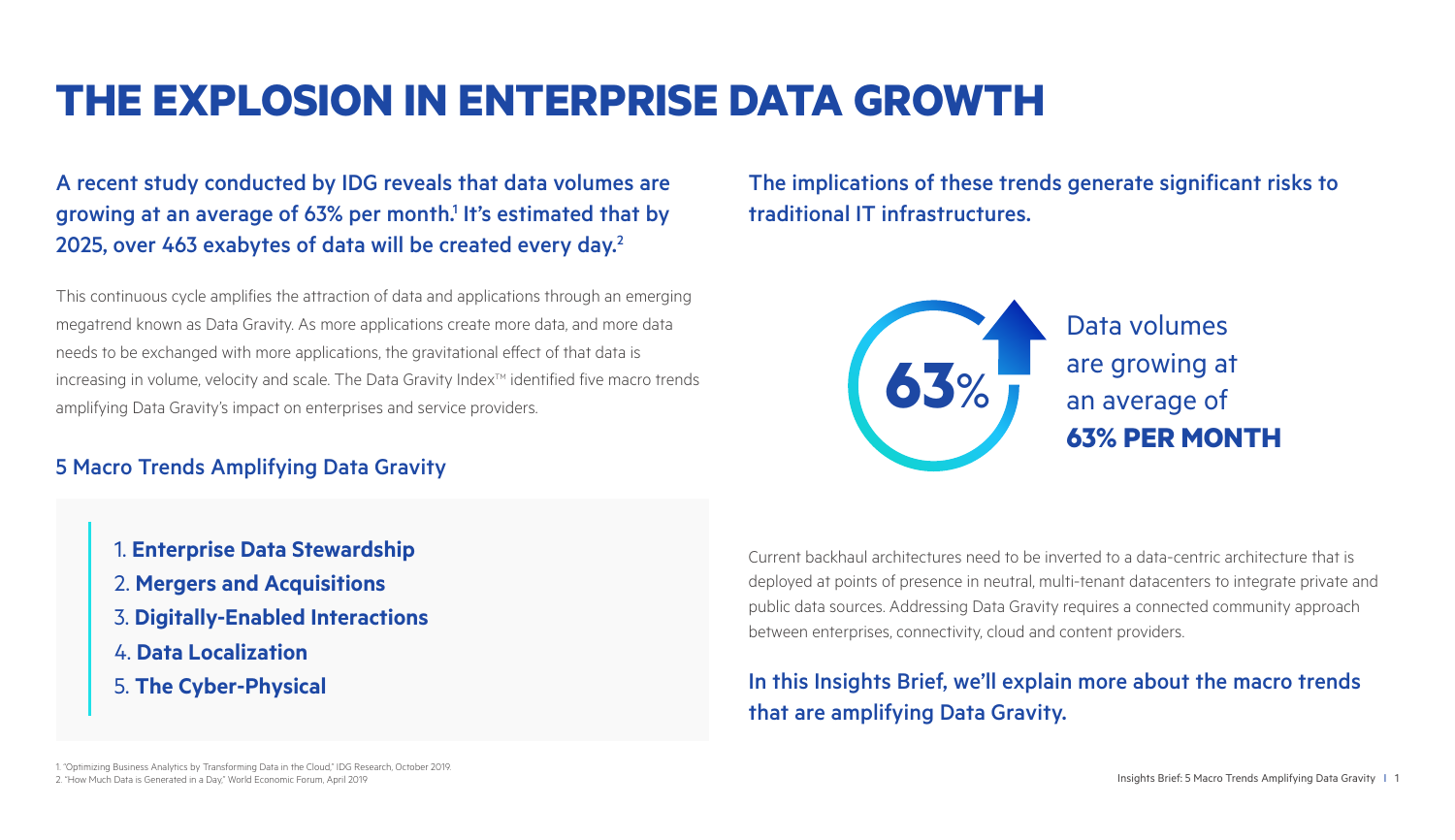

### Macro Trend #1 **Enterprise Data Stewardship**

When it comes to data stewardship, 80% of data worldwide will reside in enterprises by 2025.<sup>1</sup> In the first quarter of 2020 alone, Gartner saw a 90.2% increase in year-over-year enterprise petabytes (PB) delivered. Through 2022, Gartner forecasts enterprises PB requirements will grow at greater than  $35\%$  per year.<sup>2</sup>

### **THE ENTERPRISE IS FAST BECOMING THE WORLD'S DATA STEWARD.**

### Enterprises will store **80% OF DATA WORLDWIDE BY 2025.**

**80**%

1. IDC #US44413318, Data Age 2025, The Digitization of the World From Edge to Core, November 2018 of the Cartner, Market Impact: New Surges in Enterprise and Cloud Data Demand, ID G00727551 Insights Brief: 5 Macro Trends Amplifying Data Gravity I 2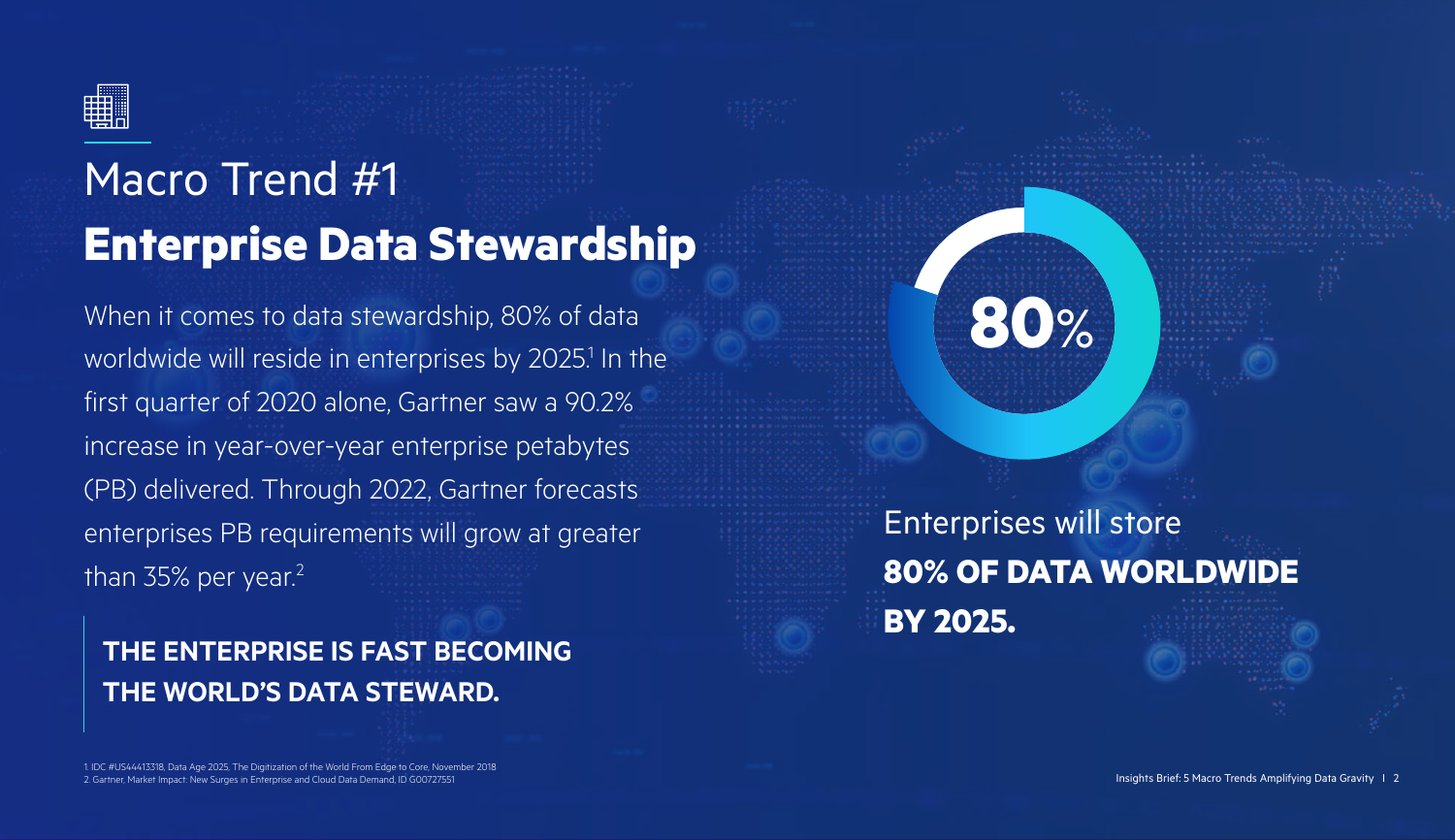**M&A volumes are expected to return to pre-COVID levels in 2021.**<sup>1</sup>

## 

## Macro Trend #2 **Mergers and Acquisitions**

While the enterprise is becoming the world's data steward, mergerand-acquisition (M&A) activities are increasing the number of data sources participating in data exchanges. As Data Gravity creates barriers to accessing data intelligence, fully processing, aggregating and analyzing data becomes a critical challenge. According to the McKinsey Global Institute, only 8% of companies use advanced analytics to unlock the value of data resulting from M&A.<sup>2</sup>

1. Goldman Sachs, BRIEFINGS Newsletter June 16, 2020 2. Ali Korotana, et al., "M&A success, powered by advanced analytics," McKinsey Global Institute, August 1, 2019 Insights Brief: 5 Macro Trends Amplifying Data Gravity I 3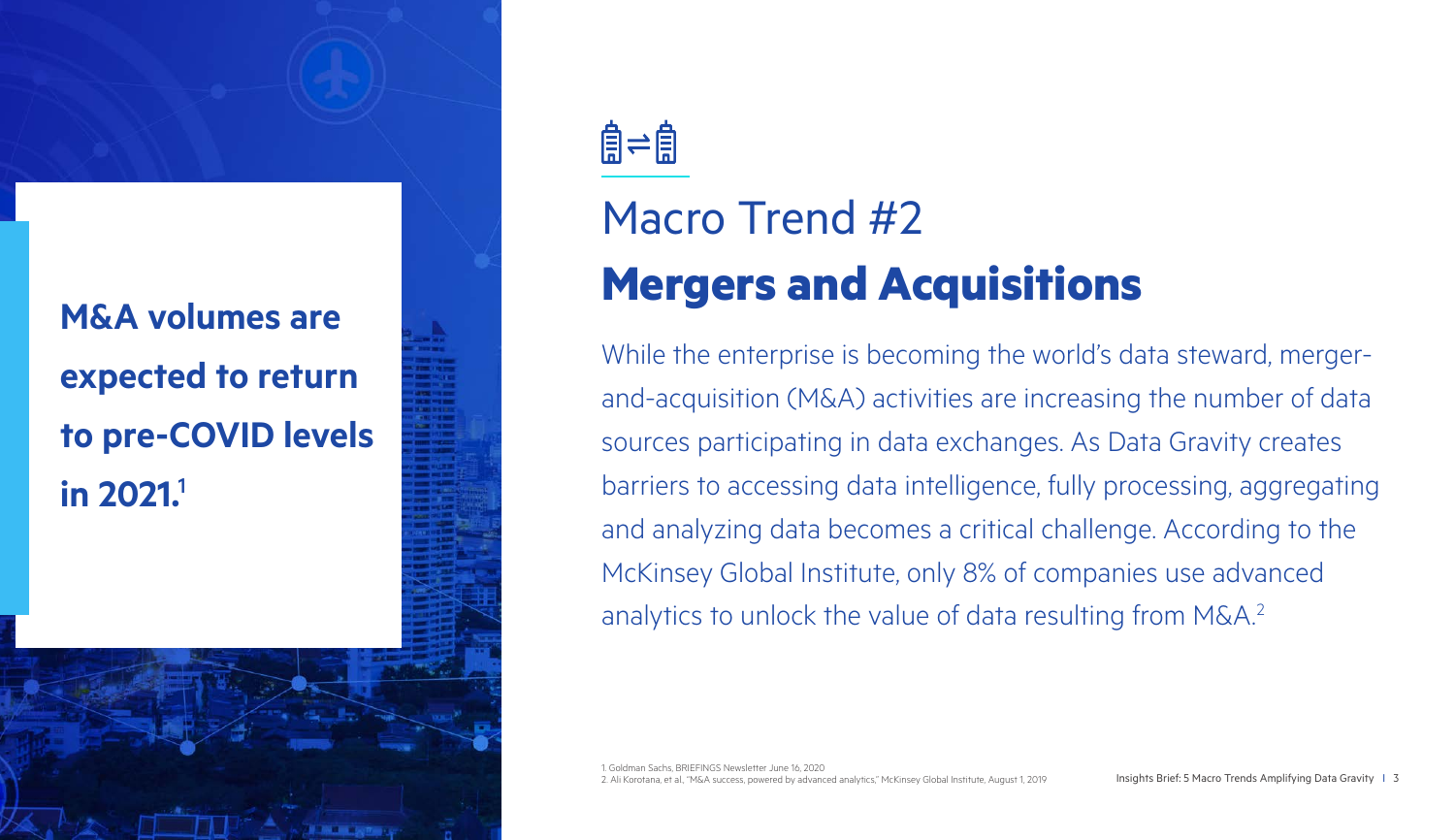

## Macro Trend #3 **Digital-Enabled Interactions**

Digital-enabled interactions is another macro trend that has global implications because of the focus on increased volume of enterprise data on a worldwide scale. This data explosion is expected to accelerate as digitally-enabled interactions increase the digitization of enterprise workflows. As businesses deal with the new digital workplace and customers preferring digitally-enabled sales, the adoption of digital technologies for Internet of Things, Artificial Intelligence and social mobile analytics has rapidly increased. These trends increase the amount of data being transmitted and stored. As a result, digitally-enabled interactions rank 2x greater importance vs. physical interactions.<sup>1</sup>

69% of boards of directors have responded to COVID-19 with **digital business acceleration. 2**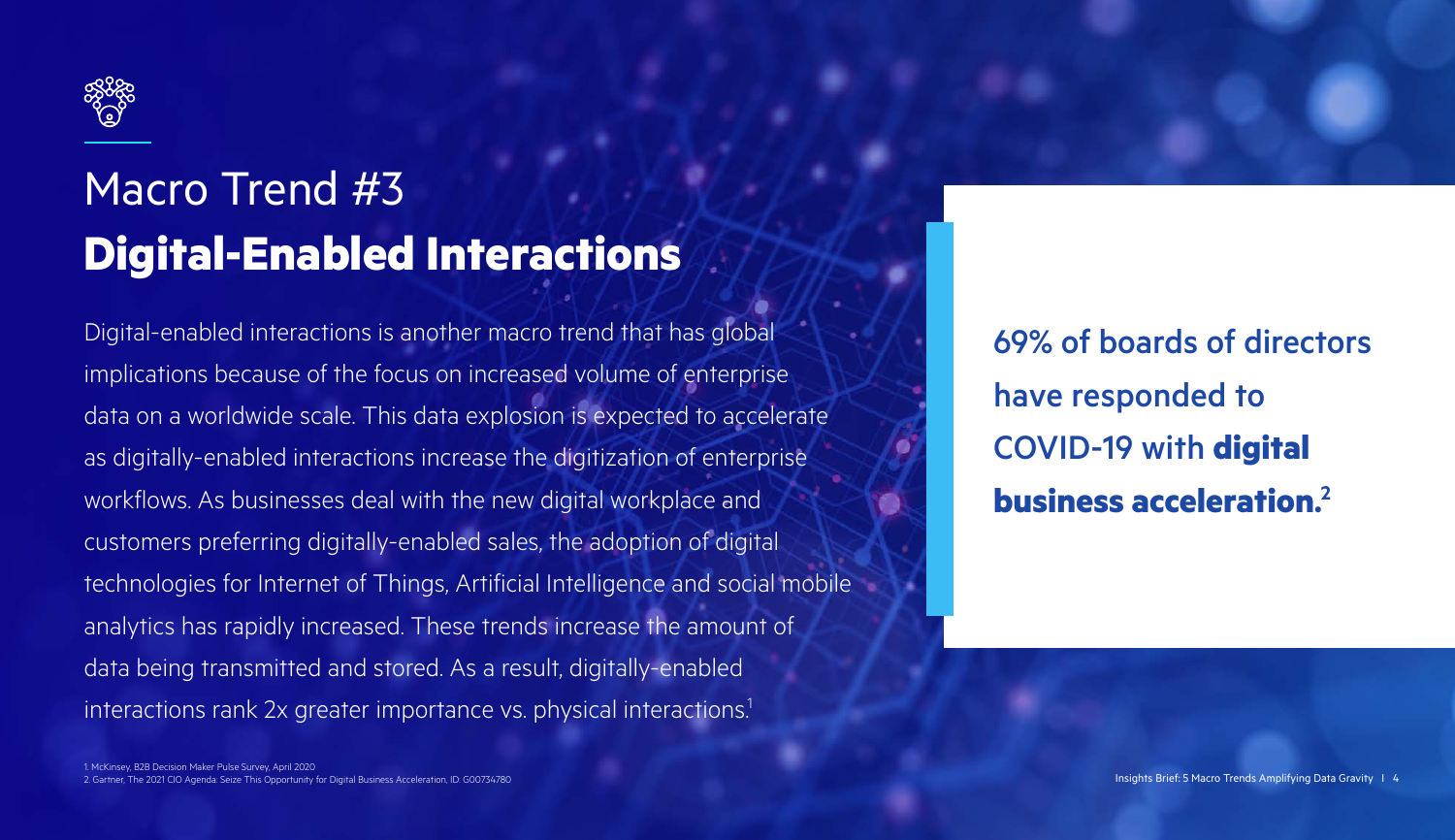

## Macro Trend #4 **Data Localization**

In response to growing data localization requirements, nearly 9 out of 10 enterprise IT leaders indicate they will have policies in place to maintain local copies of customer and transaction data by 2022.<sup>1</sup> This multiplies the locations of enterprise data aggregation, thus compounding the Data Gravity effect on local data repositories.



**By 2022, 87% of IT Leaders will maintain local copies of customer and transaction data for compliance.**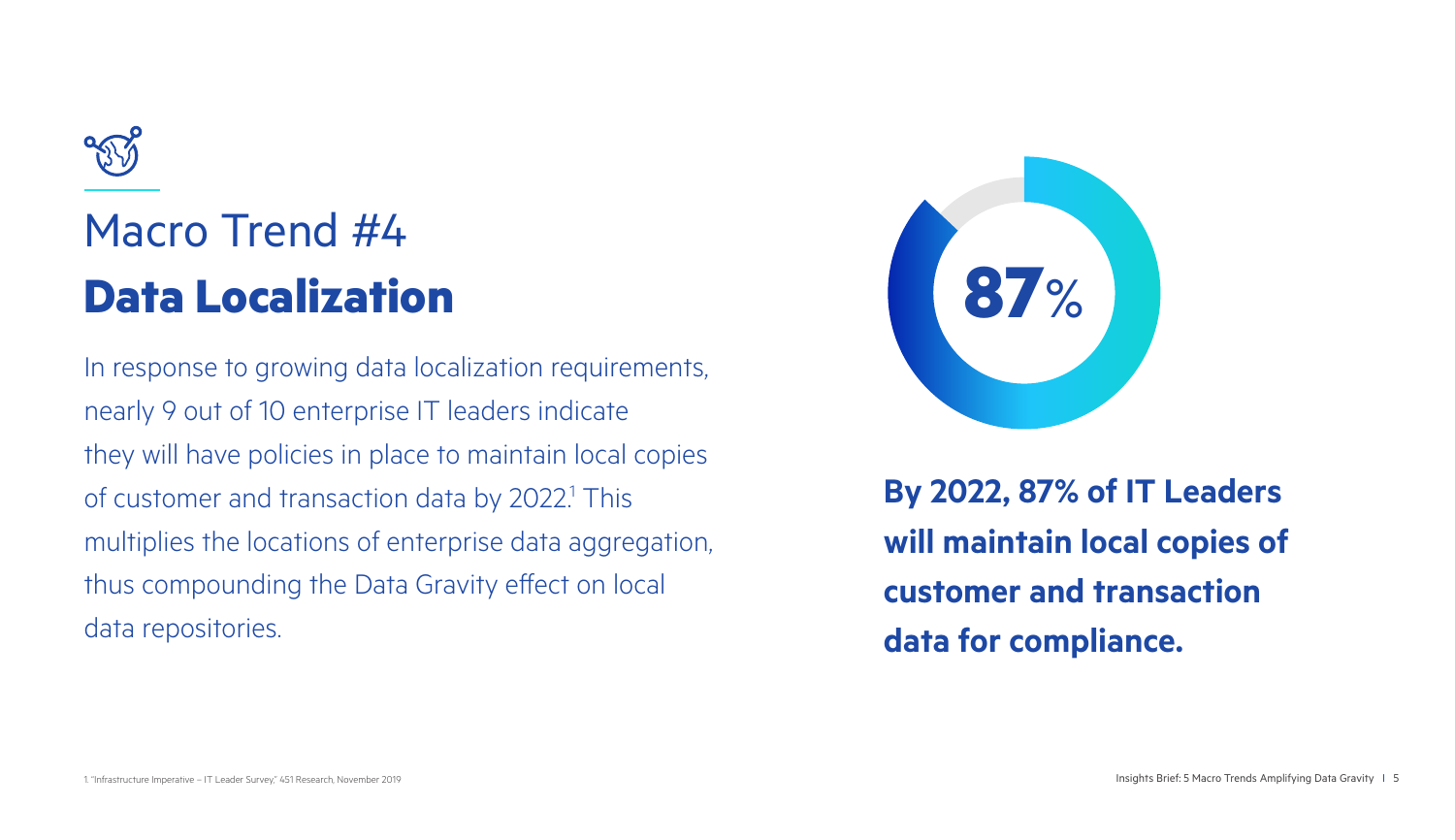

## Macro Trend #5 **Cyber-Physical**

Digital transformation that moves more data to users, devices, applications, and various areas of the network significantly increases cyber and physical risks. The wall between cyber and physical security no longer exists. Bad actors recognize the opportunities Data Gravity offers and are honing their attacks on new points of presence, such as IoT devices and operational technology (OT).

**THE INTEGRATION OF PHYSICAL AND DIGITAL SECURITY SYSTEMS IMPROVE CYBERSECURITY.** **By 2023, 70% of security products will integrate IT-OT-IOT systems.1** This increases the types and volumes of data creation and exchange.

**70**%

1. Gartner, Emerging Technology Analysis- Cyber-Physical Security. ID: G00726994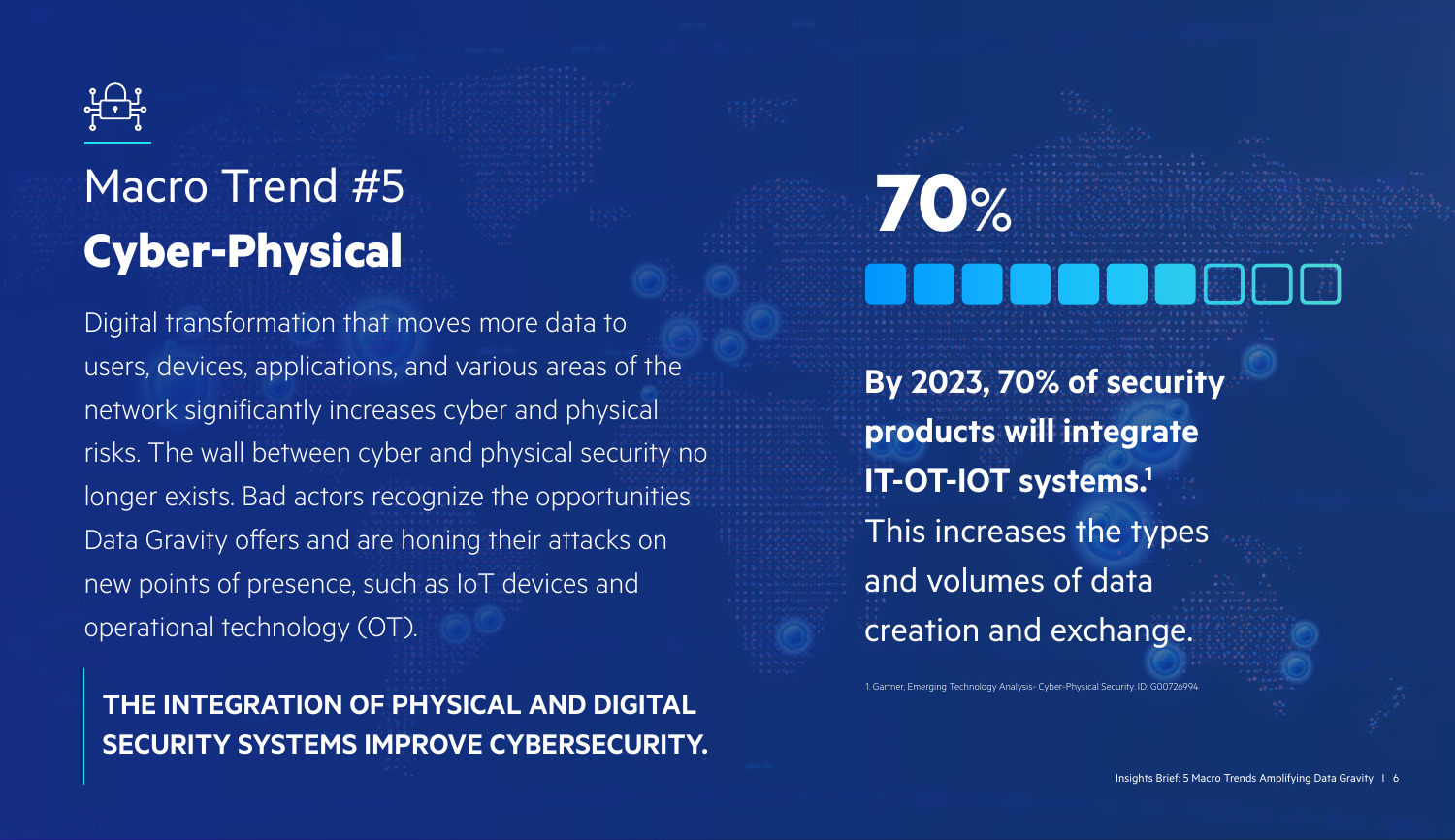### **Overcoming the Intensity of Data Gravity**

The amount of data being created today is almost hard to comprehend, and it's driven by the growth in users and points of presence. In less than two years, more than half of enterprise data will be created outside of the datacenter or cloud.<sup>1</sup>

Current backhaul architecture does not support the exchange of data across multiple internal/external platforms. It also doesn't maintain local data copies for data compliance or run simultaneous multi-data set analytics in a performant manner at global points of presence.

By implementing a data-centric architecture in multi-tenant data centers, enterprises will address Data Gravity barriers by putting data at the center of the architecture, inverting traffic flow, and bringing clouds and users to privately hosted enterprise data. Additionally, they will reduce risks through a secure data exchange and lower costs through a reduction in bandwidth and duplicated infrastructure.

Data Gravity requires a connected community approach between enterprises, connectivity, cloud and content providers. This approach integrates core, cloud and edge at centers of data exchange. This implements a secure, data-centric hybrid IT architecture at Global Enterprise points of business presence that is deployed in multi-tenant datacenters.

Organizations seeking to understand how they can overcome the challenges of Data Gravity should visit **[Digital Reality's](http://www.digitalrealty.com/data-gravity-index)  [Data Gravity Insights Hub](http://www.digitalrealty.com/data-gravity-index) (www.digitalrealty.com/datagravity-index)** and access resources like the **[Data Gravity](https://go2.digitalrealty.com/rs/087-YZJ-646/images/Report_Digital_Realty_2009Data_Gravity_Index_Report.pdf)  [Index DGx](https://go2.digitalrealty.com/rs/087-YZJ-646/images/Report_Digital_Realty_2009Data_Gravity_Index_Report.pdf)<sup>™</sup> Report.** 

#### Data **Gravity** Index**DG***x* ™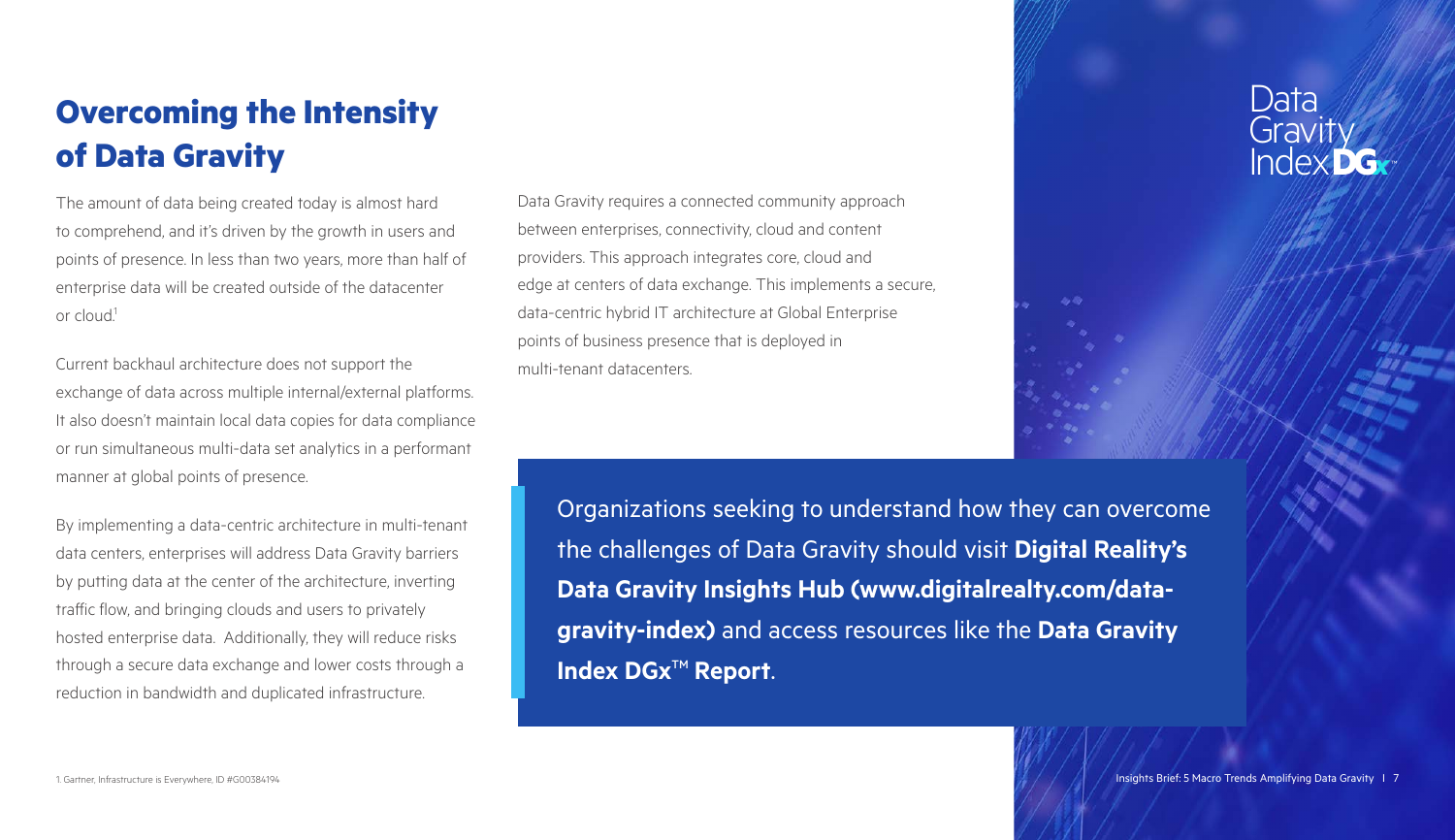#### **What is Data Gravity?**

Data Gravity, or the propensity for bodies of data to draw an expanding swath of applications and services into closer proximity, has been identified as a key megatrend impacting enterprises and service providers over the next decade, according to recently published research.

Data Gravity may affect an enterprise's ability to innovate, secure customer experiences, and even deliver financial results on a global scale.

#### **What is the Data Gravity Index™?**

The Data Gravity Index™ measures the creation, aggregation and private exchange of enterprise data and examines its impact on the Forbes Global 2000. Learn more about the Data Gravity Index by [accessing the full report.](https://go2.digitalrealty.com/rs/087-YZJ-646/images/Report_Digital_Realty_2009Data_Gravity_Index_Report.pdf?_ga=2.74589275.898743991.1603146237-508935259.1590096344)

The Data Gravity Index methodology is based on the analysis of thousands of attributes of Global 2000 enterprise companies' presences in each metro, along with variables for each metro, including GDP, population, number of employees, technographics, IT spend, average bandwidth and latency, as well as flows of data. Digital Realty conducted research between August 2019 and August 2020 and drew upon more than a dozen third-party data sources, ranging from the World Economic Forum and United Nations to global consulting and market research firms.

#### **About Digital Realty**

Digital Realty supports the world's leading enterprises and service providers by delivering the full spectrum of data center, colocation and interconnection solutions. PlatformDIGITAL®, the company's global data center platform, provides customers a trusted foundation and proven Pervasive Datacenter Architecture PDx<sup>™</sup> solution methodology for scaling digital business and efficiently managing data gravity challenges. Digital Realty's global data center footprint gives customers access to the connected communities that matter to them with 280+ facilities in 45+ metros across 20+ countries on 6 continents. To learn more about Digital Realty, please visit [digitalrealty.com](https://www.digitalrealty.com/) or follow us on [LinkedIn](https://www.linkedin.com/company/digitalrealty/) and [Twitter.](https://twitter.com/digitalrealty)



Digital Realty Trust, Inc. owns or licenses all copyright rights in all content, including, without limitation, all text, images, videos, and graphics in this document, to the full extent provided under the copyright laws of the United States and other countries. You are prohibited from copying, reproducing, modifying, distributing, displaying, performing, or transmitting any of the content in this document for any purposes